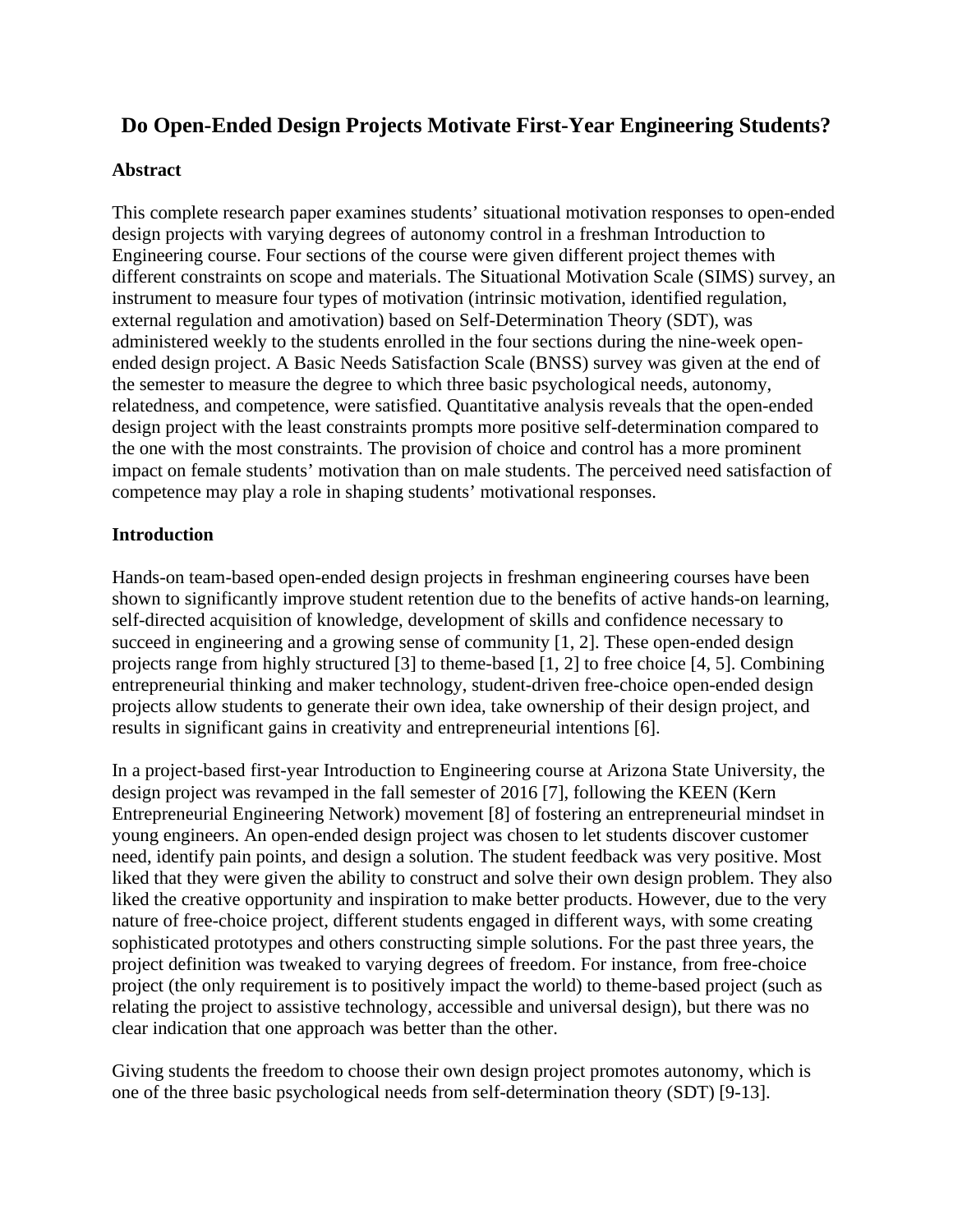However, given that most students taking the course are freshman in college and lack design experience, providing the students the complete freedom to choose an appropriate project with the right scope and proper difficulty level to ensure a meaningful learning experience is also a challenge. Therefore, exactly how instructors may best support student autonomy through provision of classroom choice and control is unclear. This paper will discuss an experiment investigating how open-ended design projects impact students' motivation. Specifically, how limiting choice in scope and materials in the open-ended design projects influence students' motivations.

Four sections of an Introduction to Engineering course in the fall semester of 2019 were all given open-ended design projects. Each section was given a problem statement with some common requirements but with different degrees of autonomy. The autonomy varied in scope and construction materials allowed. The open-ended design projects spanned nine weeks. Students went through activities such as pain point discovery, information collection and synthesis, problem definition, brainstorming solutions, design decision, project management, proposal presentation, construction and testing, final presentation and demonstration. Each week students were given a Situational Motivation Scale (SIMS) survey [14] to measure their motivation. A Basic Needs Satisfaction Scale survey [15, 16] was given at the end of the semester to measure the degree to which the basic psychological needs of autonomy, relatedness and competence were satisfied, which promotes positive forms of motivation.

The rest of the paper is organized as follows. First, self-determination theory and an introduction to the engineering open-ended design projects are briefly reviewed in the background section. Methodology and experimental setup are described next, followed by results and discussion. The paper ends with conclusions and future work.

# **Background**

#### *Self-Determination Theory*

Self-determination theory (SDT) [9, 17] suggests that different types of motivations may be described on a continuum ranging from autonomous (internal) to controlled (external) motivations. Intrinsic motivation, which is at one extreme, is a deeply internalized state of engagement based on interest, enjoyment, satisfaction and passion. On the opposite side of the spectrum lies amotivation, which is a state of impersonal or non-intentional action due to learners finding no value and no desirable outcomes in a learning activity. Identified regulation and external regulation lie in between the two extremes. Identified regulation is a state in which actions are based on an internal sense of self and perceived value, importance, or usefulness of a task, whereas, external regulation is a state of compliance with external pressure, prompted by contingent reward or punishment avoidance.

SDT also postulates that individuals will adopt more internalized/autonomous forms of motivations, resulting in more optimal learning outcomes, when three basic psychological needs are satisfied: autonomy, a sense of choice and control; relatedness, a sense of positive and supportive connections to others; and competence, a sense of mastery and self-efficacy [18].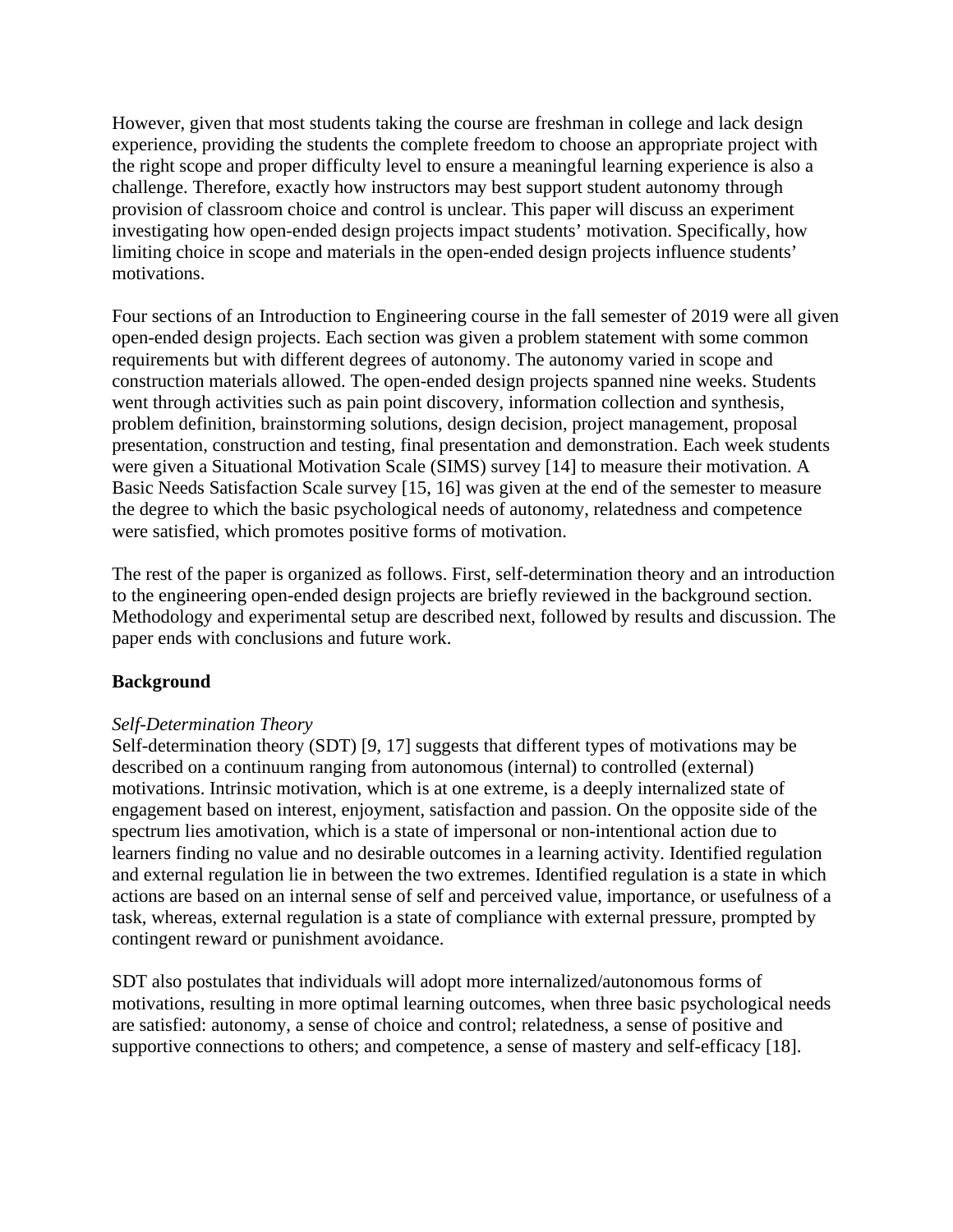In a real-world setting, individuals express multiple forms of motivation to varying degrees in any given activity, instead of appearing as either autonomous/internalized or controlled/externalized. Examining the learner's motivation across the whole continuum of amotivation, external regulation, identified regulation and intrinsic motivation, i.e., characterizing it into a motivational response profile [19-21], can provide diagnostic information and practical insights into course design that supports more positive student motivational responses.

#### *Open-ended Design Project in Introduction to Engineering Course*

The open-ended design project is a part of an Introduction to Engineering course, which is a freshman level 2-credit 15-week lecture and lab course consisting of 50-minute lecture and 2 hour 50-minute lab each week. Most students take this course during their first semester in college. The course aims to provide students with an introduction to engineering, covering the broad topics of the engineering design process, engineering modeling and drawing, teamwork, technical communication, project management and an entrepreneurial mindset. In addition, technical knowledge such as computer-aided design including 3D printing and programming a microcontroller is introduced to help students with their two multidisciplinary design projects, i.e., a well-defined project during the first half of the semester and an open-ended project during the second half. The course is a required course for students majoring in aerospace engineering, chemical engineering, electrical engineering and mechanical engineering. Occasionally there are students from other majors such as computer science and materials science. Students work in multidisciplinary teams in both lecture and lab throughout the semester.

The open-ended design project starts around week 6 of the semester. The project schedule is shown in Table 1 with the topics for each week highlighted. The first two weeks are conducted during 50-minute lectures. These ideation sessions are meant to help students identify project ideas they prefer to work on. In the third week, the project goes into full gear with students having about three hours to work on their project during lab each week. Note that during the entire project period, regardless of lecture or lab, there is little lecturing by the instructor. Instead, students engage in team discussion and hands-on work during most of class time. The activities for each week will be explained in detail next.

#### Project Week 1

During the pain point investigation lecture, students work in teams of four to brainstorm pain points that either bother themselves or bother other people. They are free to choose their pain points but need to satisfy requirements in the project "Theme", which will be explained in detail in the next section. Through discussion, they narrow down their pain points to a top three. For each of the three pain points, they write down a need statement using the Point of View (P.O.V.) Madlib [22], i.e., [User] needs to [user's need] because [surprising insight]. Students then start to collect information regarding each pain point to answer questions related to customers, current solutions, technologies and trends.

#### Project Week 2

During the information synthesis and opportunity identification lecture, students use a decision matrix to help them choose the pain point they would like to work on for their project. Students are then given a primer on interview preparation and how to conduct an interview. Next they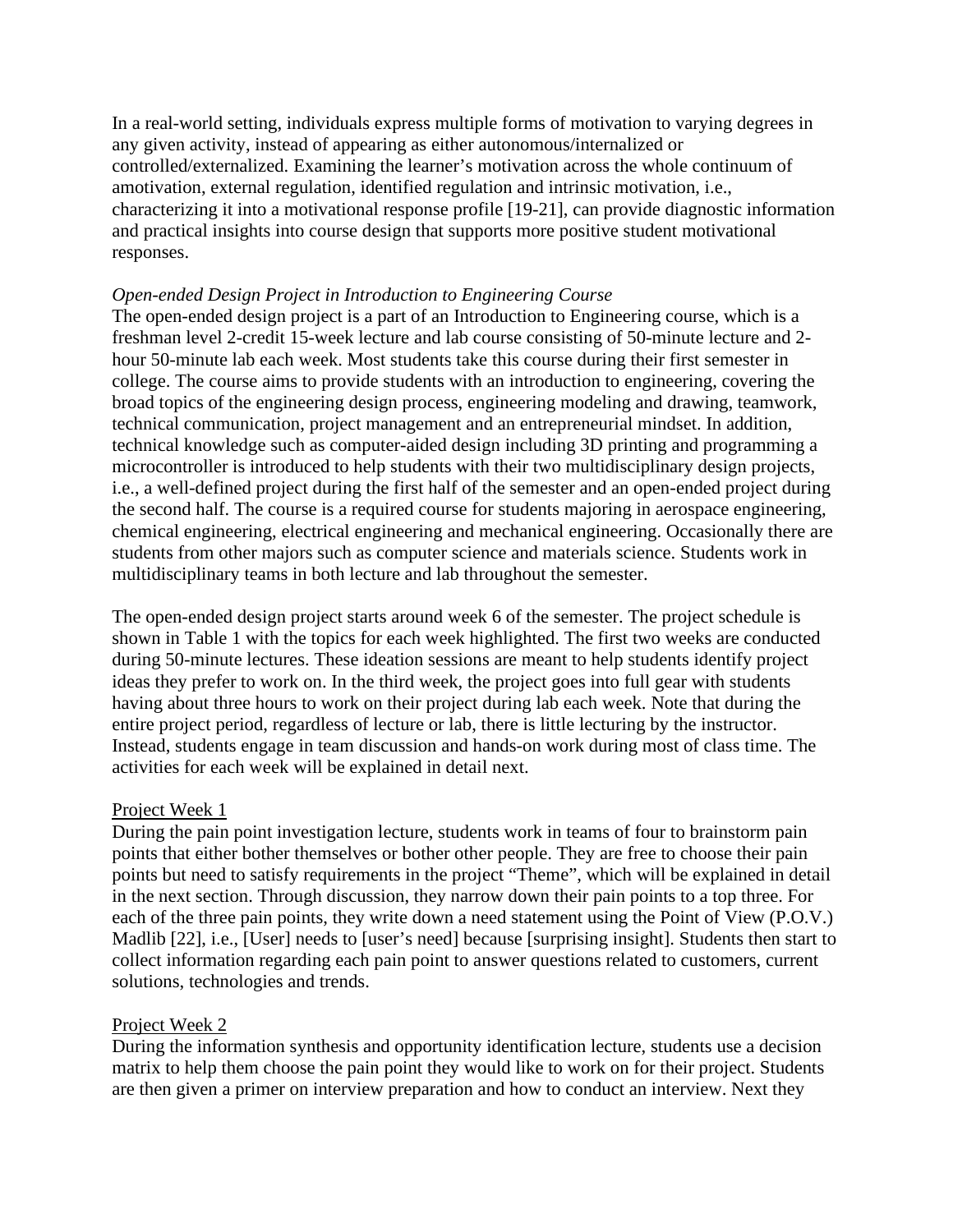work with their team to come up with a list of interview questions. Their homework is to conduct at least four interviews outside of class with a potential customer who experiences the pain point and record their findings.

| <b>Project</b><br>Week | Lecture                           | Lab                                    |
|------------------------|-----------------------------------|----------------------------------------|
| 1                      | Pain Point Investigation and      |                                        |
|                        | <b>Information Collection</b>     |                                        |
|                        | (worksheet, group discussion)     |                                        |
| 2                      | Information Synthesis and         |                                        |
|                        | <b>Opportunity Identification</b> |                                        |
|                        | (worksheet, group discussion)     |                                        |
| 3                      |                                   | Problem Definition, Brainstorming and  |
|                        |                                   | Solution Prototyping (worksheet, group |
|                        |                                   | discussion, hands-on building)         |
| $\overline{4}$         |                                   | Design Decision and Project            |
|                        |                                   | Management (worksheet, group           |
|                        |                                   | discussion)                            |
| 5                      |                                   | Proposal Presentation (oral            |
|                        |                                   | presentation)                          |
| $6 - 8$                |                                   | Construction & Testing (hands-on       |
|                        |                                   | building)                              |
| 9                      |                                   | Project Presentation and Demonstration |
|                        |                                   | (video, oral presentation and demo)    |

**Table 1. Open-Ended Design Project Schedule**

# Project Week 3

Starting this week, students get to work on their project during lab. This week focuses on three tasks. The first task is a refined, detailed problem definition. Students are asked to share their interview findings with their team. They then expand their P.O.V. need statement into a story describing how a semi-fictional character experienced the pain point, his/her frustration, and the big insight. Finally, they synthesize their findings into a complete problem statement with need, objective, and requirements. The second task is for students to brainstorm solutions, aiming for 50 solutions during a 20-minute brainstorm session. Lastly, students are given one hour to pick their top three ideas, quickly prototype them and exchange feedback with peers.

# Project Week 4

During this week's lab, students first summarize the feedback they receive for their prototypes from the previous lab. Afterwards, they choose a list of criteria to evaluate their prototypes and construct a decision matrix to pick their top design solution. They then plan on how to implement their top solution by creating a bill of materials and developing a Gantt chart.

# Project Week 5

This week's lab is for proposal presentation. Each student team gives a 5-min presentation to pitch their project. Students are asked to use the Need, Approach, Benefits, Competition (NABC)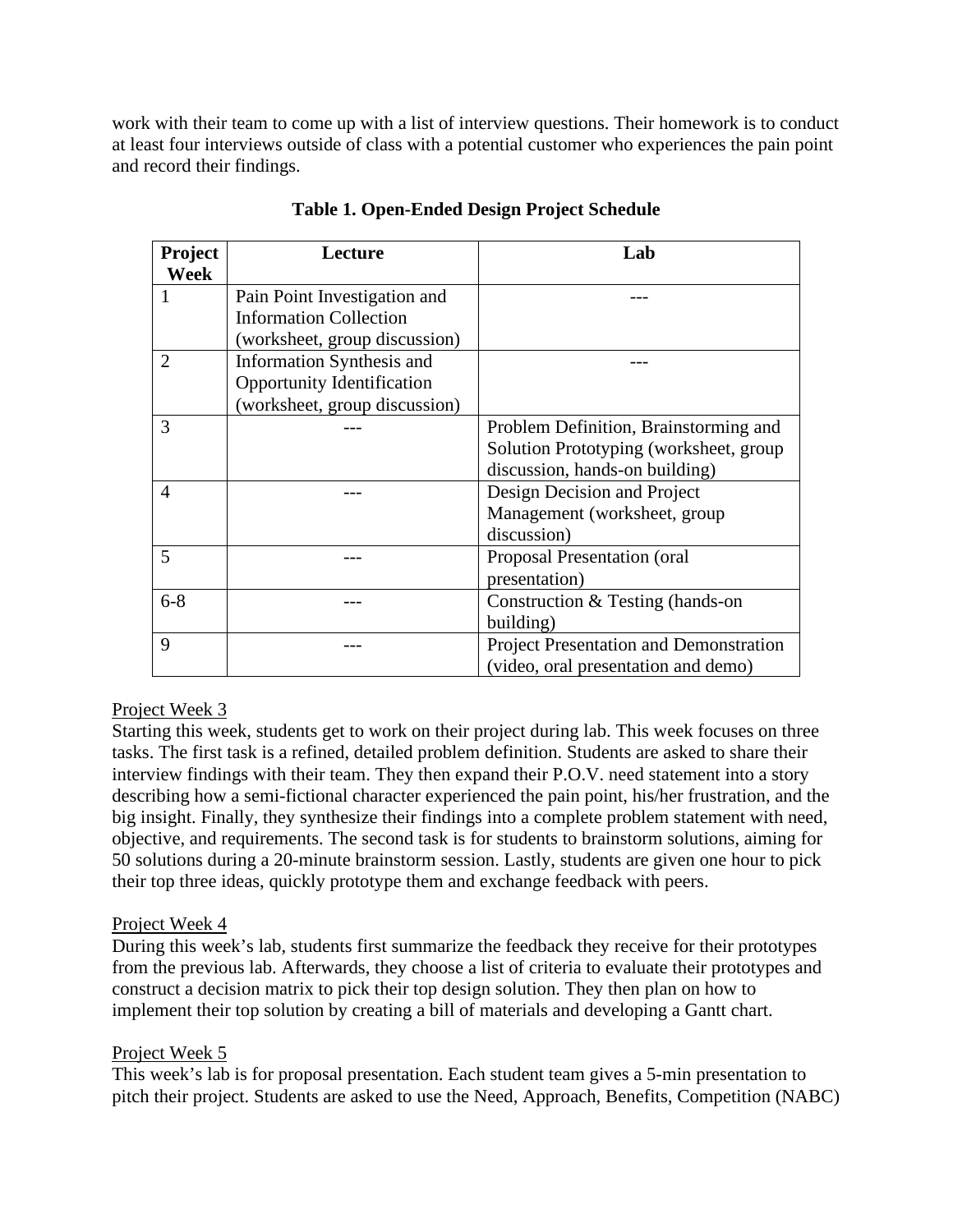template [23] to show how their solutions are different from current solutions and how their solutions would create value for customers. They also show their prototype sketch, material list, and estimated cost to demonstrate their project is ready for construction.

### Project Week 6-8

These are project construction and testing weeks. Students are asked to complete a lab agenda each week to help them plan out the lab time. They are also asked to write a testing plan to test their prototype.

### Project Week 9

Project demonstration and presentation is during this week, which is the last week of the course. Each team first shows their pre-recorded 2-minute video in the form of a sales pitch. After the video, each team then gives a short presentation and a live demonstration of their project prototype.

# **Methodology and Experimental Setup**

The open-ended design projects were deployed in four Introduction to Engineering sections of about 40 students each in the fall semester of 2019. All four sections were taught by the same instructor. All course materials and assessment were kept the same for all sections except that each section was given a different project theme. The goal is to see if the restrictions on scope and/or materials would have any impact on student motivation. There were 140 students in total who consented to participate in the research study.

To test different open-ended design projects with varying degree of autonomy, different project themes were created. The common requirement for all projects was to "design an automated solution using Arduino or other microcontrollers to add economic, environmental and/or societal value." Beyond this common requirement, each project was given a different scope and a different material requirement as shown in Table 2.

The rationale behind the different project themes is as follows. One complaint from students taking the course in previous years is that they had trouble choosing projects because the project definition was too broad [7]. Therefore, it would be interesting to see if limiting the scope of the project would alleviate this problem. The university's memorial union (MU) was chosen because of its on-campus location and the variety of business and facilities inside. It would be convenient for students to walk over to the MU and interview customers if needed. The second consideration is project quality. There were projects from previous years that were overly simple, lacked originality and sophistication [7]. A gadget called NKK Smart DisplayTM [24] was incorporated in the project in the hope to spark creativity, since it has the capability to display different images or even videos in response to events such as button clicks or sensor readings.

To measure students' motivation, they were given a Situational Motivation Scale (SIMS) survey at the end of lecture or lab during each of the nine project weeks (Table 1). Scores for "intrinsic motivation", "identified regulation", "external regulation" and "amotivation" were calculated. A metric called self-determination index (SDI) [25] is also calculated, which is a type of overall score of the motivational response. It is defined as  $SDI = 2$ ·(intrinsic motivation) + 1·(identified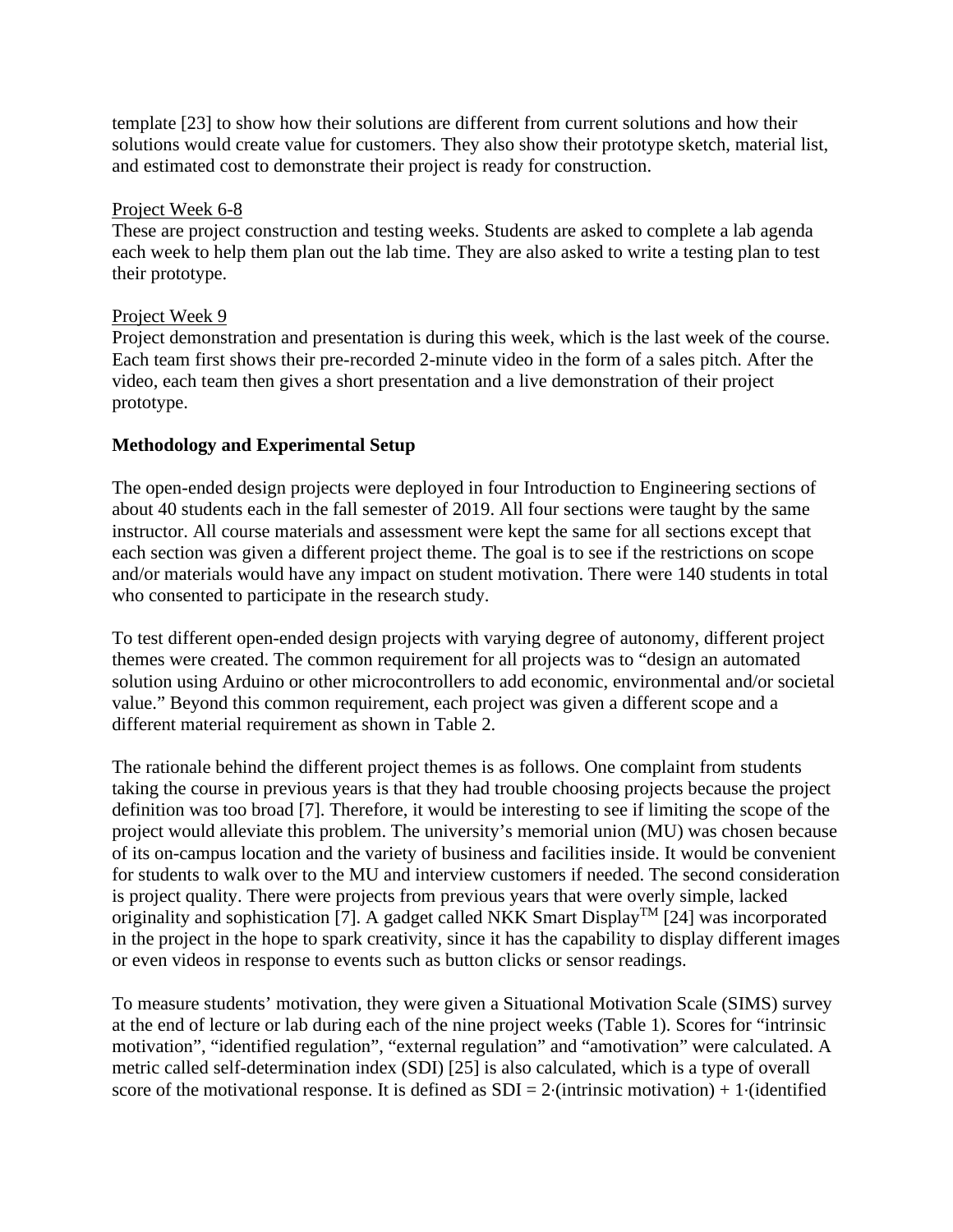regulation) – 1·(external regulation) – 2·(amotivation). This single number is used to represent students' overall motivation by weighing subscale constructs according to their position on the self-determination continuum. The range of possible SDI scores is from -18 to 18, with higher scores indicating greater self-determination. A Basic Needs Satisfaction Scale survey was given at the end of the semester, which measures the degree to which three basic psychological needs of autonomy, relatedness and competence are satisfied. There is also a free response question in each survey to capture anything students want to share.

| <b>Themes</b>  | <b>Scope</b>                                                                                                                               | <b>Materials</b>                                                                       | <b>Comment</b>                                                           |
|----------------|--------------------------------------------------------------------------------------------------------------------------------------------|----------------------------------------------------------------------------------------|--------------------------------------------------------------------------|
|                | Design an automated                                                                                                                        | Use Arduino or                                                                         | This is the common                                                       |
|                | solution to add economic,                                                                                                                  | other                                                                                  | requirement for all                                                      |
|                | environmental and/or<br>societal value.                                                                                                    | microcontrollers.                                                                      | projects.                                                                |
| 1              | Design for any space such<br>as home, campus building<br>including dorm, office,<br>retail, restaurant, hospital,<br>library, and factory. | Use any sensors and<br>actuators as needed.                                            | This theme is broad in<br>scope and has no<br>restrictions on materials. |
| $\overline{2}$ | Design for the university's<br>memorial union.                                                                                             | Use any sensors and<br>actuators as needed.                                            | This theme has limit in<br>scope but no restrictions<br>on materials.    |
| 3              | Design for any space such<br>as home, campus building<br>including dorm, office,<br>retail, restaurant, hospital,<br>library, and factory. | Use any sensors and<br>actuators as needed<br>but must use a Smart<br>$Display^{TM}$ . | This theme is broad in<br>scope but has restriction<br>on materials.     |
| 4              | Design for the university's<br>memorial union.                                                                                             | Use any sensors and<br>actuators as needed<br>but must use a Smart<br>$Display^{TM}$ . | This theme has<br>restrictions on both scope<br>and materials.           |

## **Table 2: Open-Ended Design Project Themes**

#### **Results and Discussion**

#### *Overall Motivation*

There are 857 Situational Motivation Scale (SIMS) survey responses received from 140 students during the nine-week project period. Subscale mean values from the full dataset are shown in Fig. 1. On average, students in this study show low amotivation, moderate external regulation, high identified regulation and relatively high intrinsic motivation. The mean self-determination index is 4.78±0.38 (with possible range from -18 to 18). The shape of the curve in Fig. 1 is in between two motivational response profiles, i.e., "strongly motivated" and "moderately autonomous" described in [20]. Students on average experience a sense of interest and enjoyment doing their projects, but also rely on external control and internal regulation to guide their actions.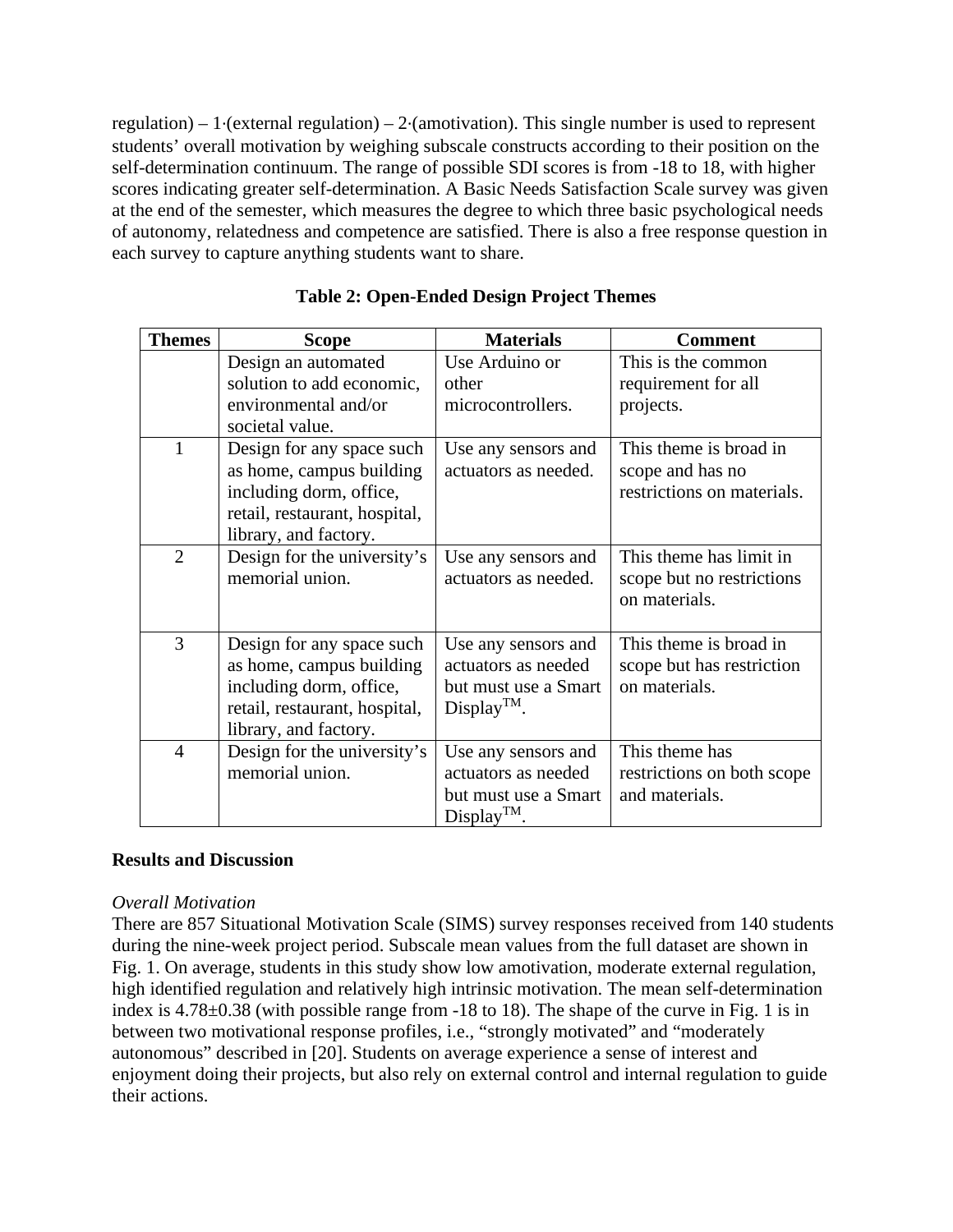

**Figure 1. Situational motivation subscale responses from all students. Error bars show 95% confidence.**

#### *Motivation by Week*

Figure 2 shows the weekly mean self-determination index from all students. The weekly activity is shown in Table 1. Although there is a large variation in each week's responses, the responses give a glimpse into the motivational journey students experienced throughout the project. Students start the project with high motivation. In the answer to the free response question in the survey, most find brainstorming project ideas with their team a fun experience. Many are excited about the idea of solving a real-world problem and adding value by using their creativity. Some worry about bringing a solution to life due to their little engineering experience so far. In week 2, there is a dip in motivation. Most students again find teamwork and discussion helpful. Some comment heated discussion within their team and difficulty reaching consensus. During week 3, there is an increase in motivation. Many say they enjoy the hands-on rapid prototyping activity. Week 4's planning activity such as coming up with a materials list gets some students excited. After week 5's proposal presentation, many students comment that they find sharing their ideas and seeing other students' ideas interesting. Week 6 is the first construction and testing week. There is a spike in student motivation. Many students share that they enjoy finally being able to begin building their project. During the Week 7's construction week, many report struggles, setbacks and trouble with coding, resulting in a decrease in motivation. Week 8 is the last construction and testing week. Some teams report their design starts functioning properly while others still struggle to get it to work. Week 9 is the presentation and demo day. Many reflect they enjoy growing together as a team, have fun building the project and learn a lot. Some complain about uncooperative team members and challenges of the project.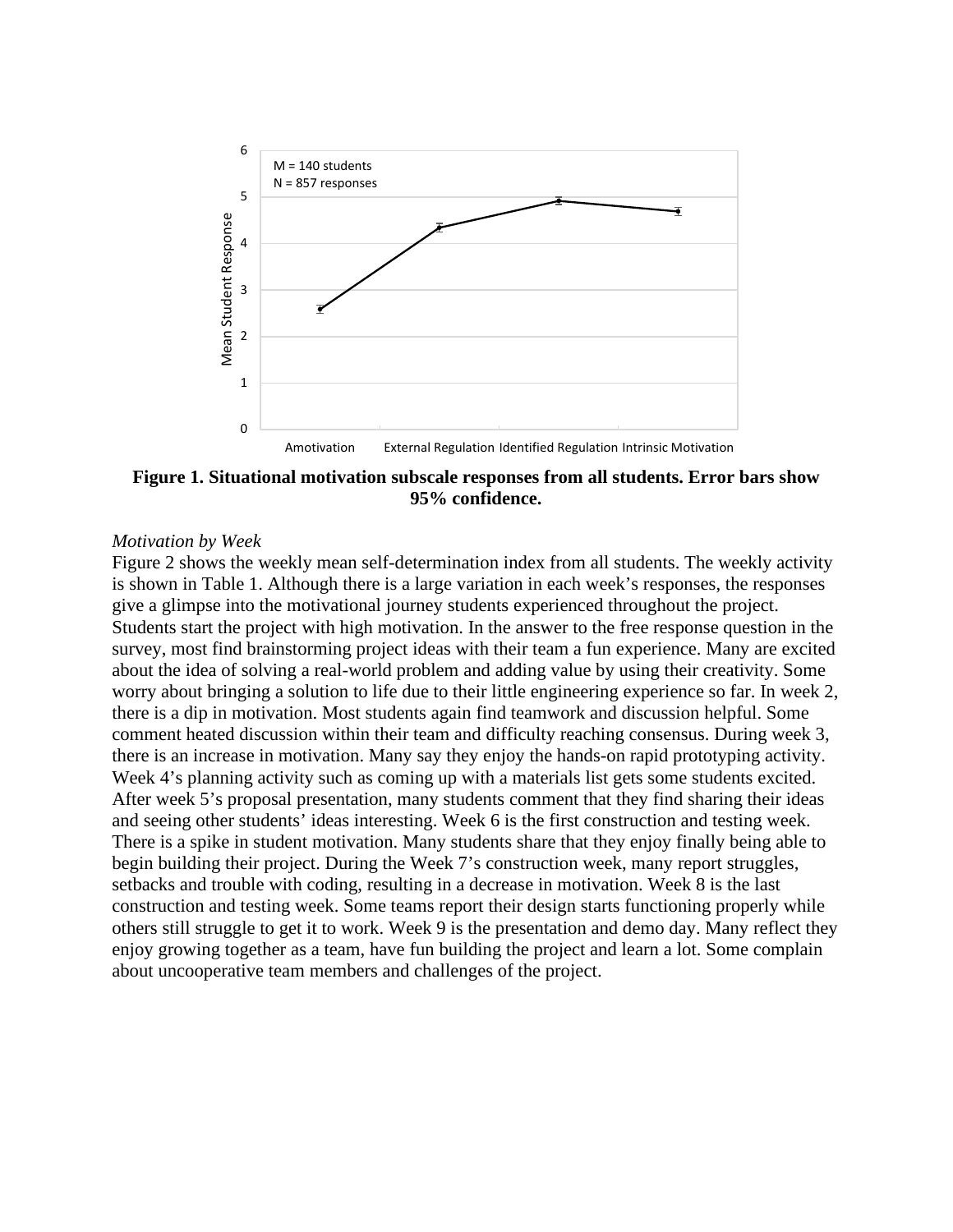

**Figure 2. Mean self-determination index from all students spanning project weeks. Error bars show 95% confidence.**

#### *Motivation by Major*

The introduction to engineering course enrolls students from different majors in the engineering school. Figure 3 shows the mean self-determination index across all majors. The variable M represents the number of unique students in each major that contributed to the survey and the variable N denotes the number of unique survey responses.



**Figure 3. Mean self-determination index from different majors. Error bars show 95% confidence.**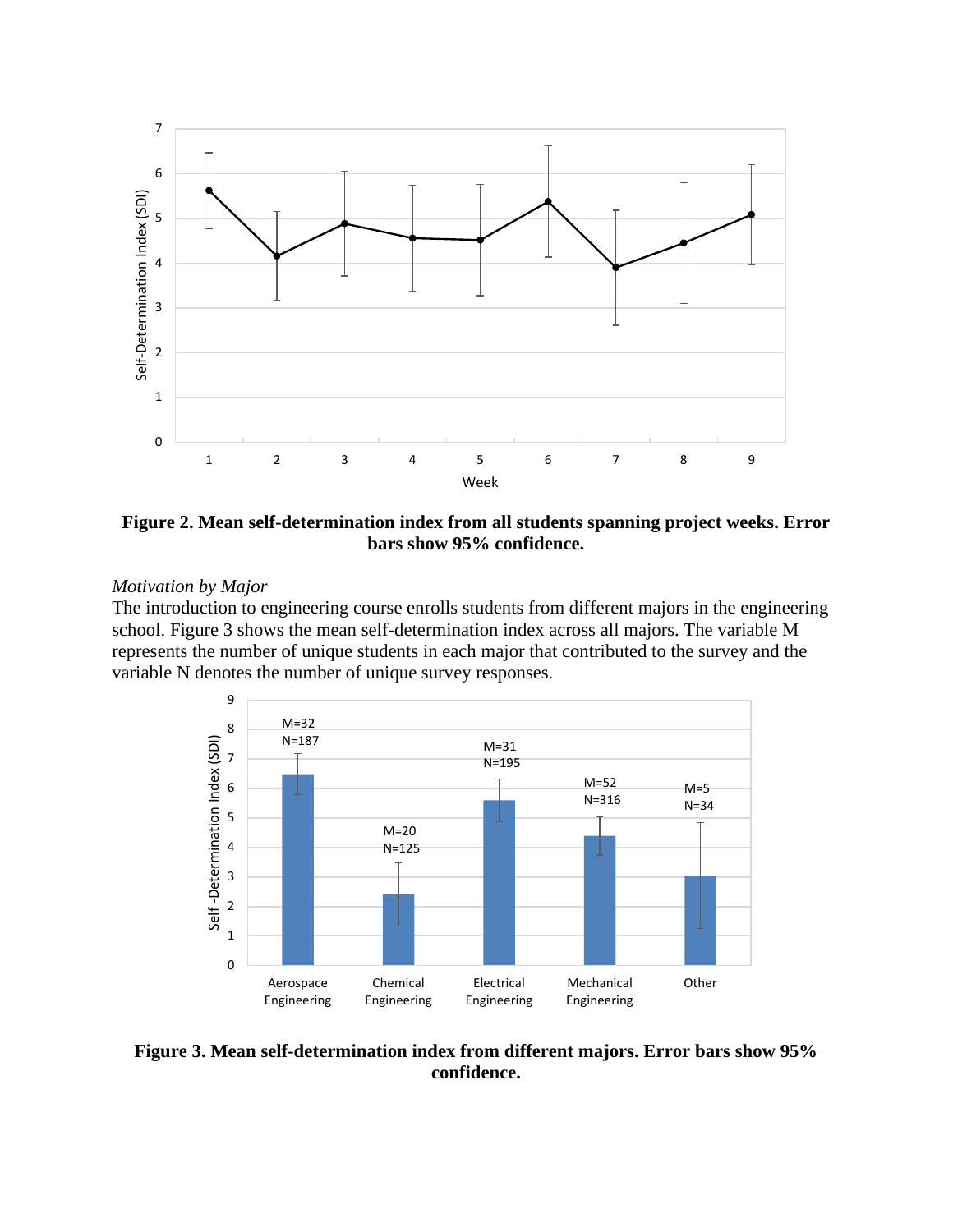The figure shows aerospace, electrical, and mechanical engineering students experience more positive motivations compared to chemical engineering students. In the free response questions, chemical engineering students complain that the open-ended design project that emphasizes automation does not relate to their major.

### *Motivation by Project Theme*

Situational motivation subscale mean values for the four project themes are shown in Fig. 4. The mean motivational response profiles are similar, although quantitative analyses from one-way ANOVA test and independent samples t-tests show statistical difference among the themes in Table 3.



**Figure 4. Situational motivation subscale responses across different project themes. Error bars show 95% confidence.** 

# **Table 3. Comparisons of SIMS subscale measures for the four project themes in Table 2. Between groups p-values are from independent samples t-tests. IM = Intrinsic Motivation, IR = Identified Regulation, ER = External Regulation, AM = Amotivation, ns = not significant.**

|             | Theme 1<br>$M=35$<br>$N = 245$ |           | Theme 2<br>$M=33$<br>$N = 207$ |           |      | Theme 3<br>$M=35$<br>$N = 222$ |      | Theme 4<br>$M=37$<br>$N = 183$ |         | <b>Between Groups p-value</b> |         |         |         |               |
|-------------|--------------------------------|-----------|--------------------------------|-----------|------|--------------------------------|------|--------------------------------|---------|-------------------------------|---------|---------|---------|---------------|
|             | М                              | <b>SD</b> | M                              | <b>SD</b> | М    | <b>SD</b>                      | М    | <b>SD</b>                      | $1 - 2$ | $1 - 3$                       | $1 - 4$ | $2 - 3$ | $2 - 4$ | $3-4$         |
| IM          | 4.93                           | .26       | 4.74                           | .24       | 4.63 | 1.46                           | 4.4  | 1.31                           | ns      | 0.02                          | 0.00    | ns      | 0.01    | <sub>ns</sub> |
| $_{\rm IR}$ | 5.07                           | .20       | 4.93                           | 1.07      | 4.92 | 1.19                           | 4.70 | 1.19                           | ns      | ns                            | 0.00    | ns      | 0.05    | <sub>ns</sub> |
| ER          | 4.56                           | 1.30      | 4.43                           | .27       | 3.96 | 1.40                           | 4.42 | 1.49                           | ns      | 0.00                          | ns      | 0.00    | ns      | 0.00          |
| AM          | 2.58                           | 1.31      | 2.63                           | 1.10      | 2.38 | 1.36                           | 2.8  | .32                            | ns      | ns                            | ns      | 0.04    | ns      | 0.00          |
| <b>SDI</b>  | 5.20                           | 5.00      | 4.72                           | 5.22      | 5.47 | 6.34                           | 3.47 | 5.91                           | ns      | ns                            | 0.00    | ns      | 0.03    | 0.00          |

Specifically, the last row of Table 3 shows there is statistical difference in the mean selfdetermination index between any of Theme 1 (5.20), Theme 2 (4.72), Theme 3 (5.47) and Theme 4 (3.47). In other words, constraints on both scope and materials on the open-ended design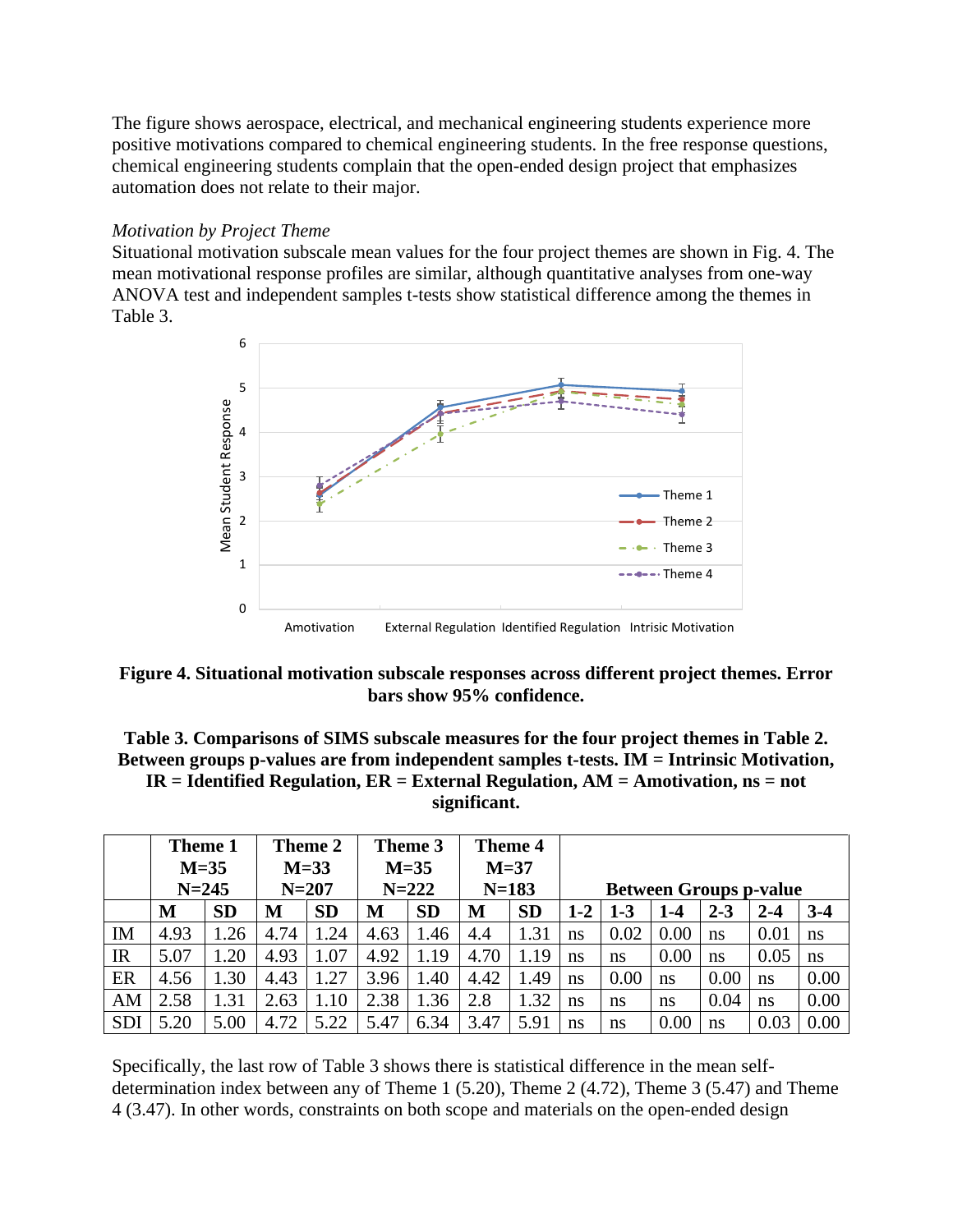project lead to lower student motivation compared to no constraints or only one constraint. This result confirms that more choice and control promote more positive motivation [10-13].

### *Motivation by Gender*

Figure 5 shows the mean self-determination index from students with different genders across the four project themes. It is interesting to observe the four themes have relatively little impact on male students compared to a much larger impact on female students. The figure also shows that female students from the first three themes demonstrate higher self-determination compared to male students. Female students from Theme 4 experience negative SDI value, and it is most likely due to bad team dynamics based on their free form responses in the surveys.





### **Figure 5. Mean self-determination index from different genders across different project themes. Error bars show 95% confidence.**

#### *Motivation by Ethnicity*

Figure 6 shows the mean self-determination index from students with different ethnicities across the four project themes. Non-white students include Hispanic, Asian, Black, Native American and Middle Eastern students. Figure 6 does not show a clear pattern across the four project themes except that non-white students demonstrate more positive self-determination compared to white students in three out of four themes.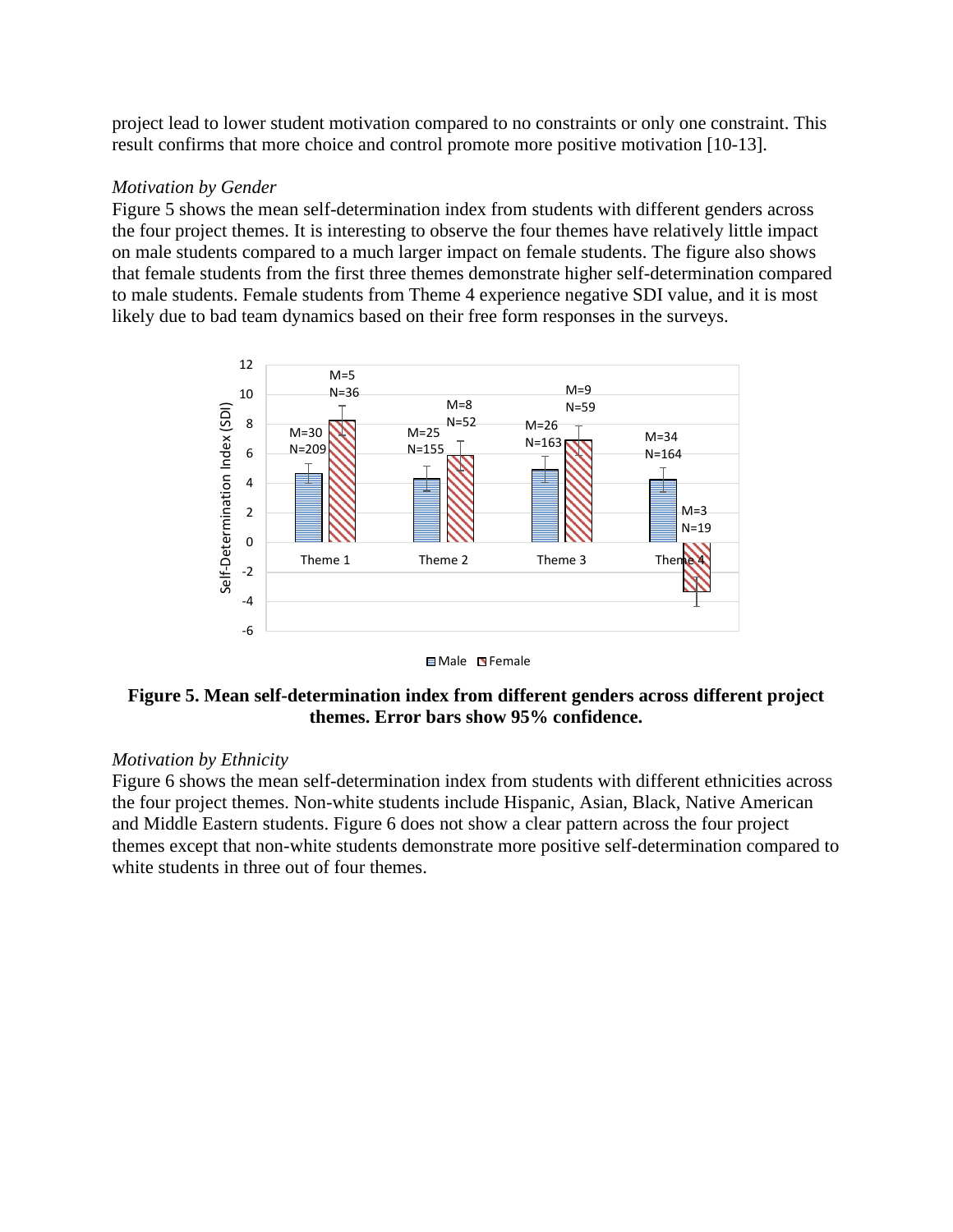

**Figure 6. Mean self-determination index from different ethnicities across different project themes. Error bars show 95% confidence.** 

#### *Basic Needs Satisfaction*

The Basic Needs Satisfaction Scale (BNSS) survey was given at the end of the semester. The survey measures students' perceived level of autonomy, relatedness and competence, which are the three basic psychological needs that must be satisfied to support internalized motivations. Figure 7 shows the mean student response from different project themes.



**Figure 7. Basic needs satisfaction scale survey from different course sections with different project themes. Error bars show 95% confidence.**

Table 4 shows the mean and standard deviation of student response from different project themes for easy comparison. A one-way ANOVA test was performed on each of the three basic need subscales among different themes and no statistically significant difference is found. However, based on the data collected, it is interesting to observe that students perceive very little difference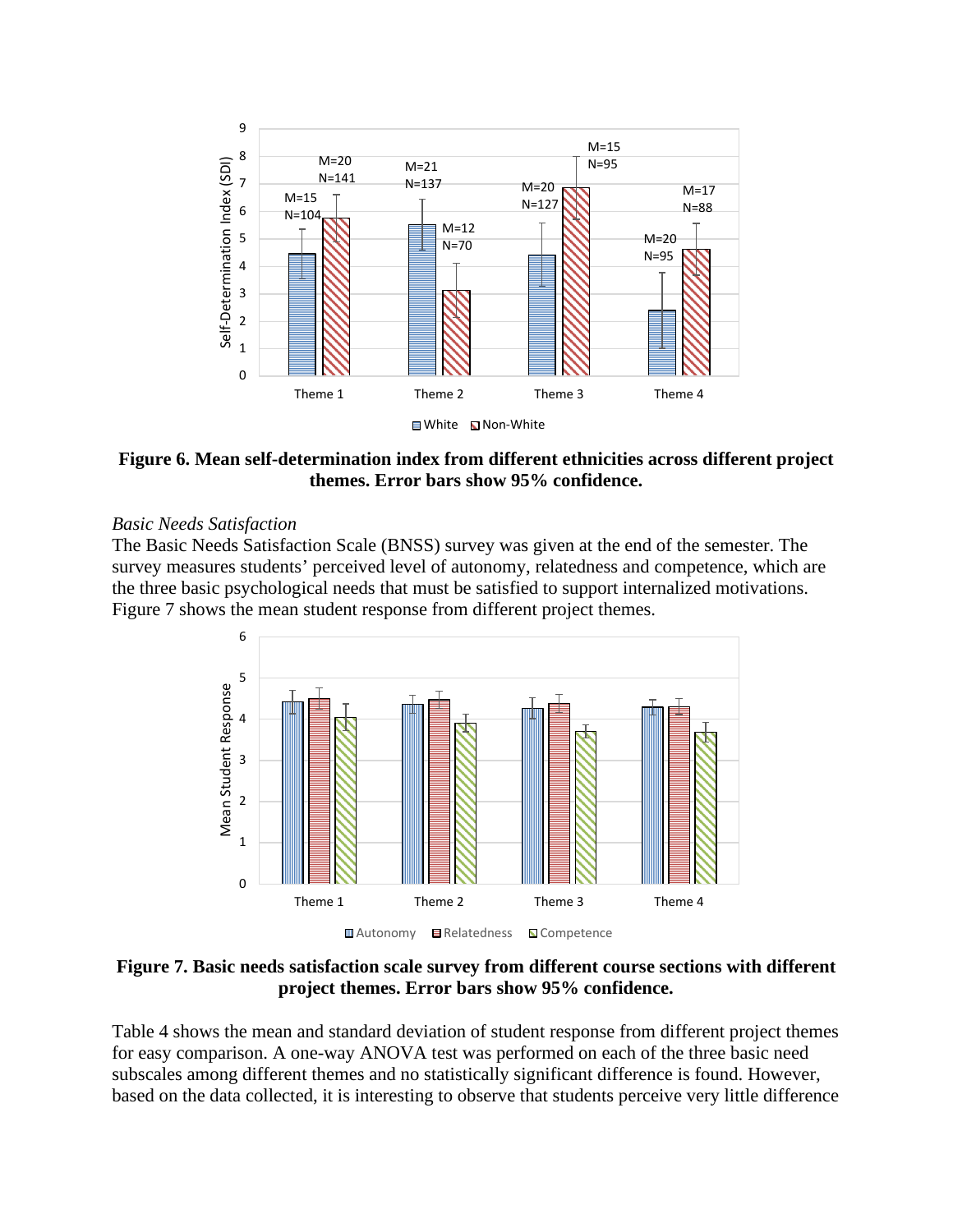in the autonomy subscale even though they are given different project restrictions. It is likely because all four themes, albeit differences in constraints, are still open-ended projects and students get to choose their project topic. The relatedness subscale is also similar across all themes since students engage in similar teamwork throughout the semester. The biggest difference is observed in the competence subscale. It is most likely because the SmartDisplay<sup>TM</sup> [24] required in Theme 3 and 4 is more difficult to learn how to program. This could be a factor negatively impacting the internalized motivation of the Theme 3 and 4 students.

|             | Theme 1<br>$M=N=26$ |      | Theme 2<br>$M=N=32$ |      | Theme 3<br>$M=N=20$ |           | <b>Theme 4</b><br>$M=N=28$ |           |
|-------------|---------------------|------|---------------------|------|---------------------|-----------|----------------------------|-----------|
|             | <b>SD</b><br>M      |      | M                   | SD   | M                   | <b>SD</b> | M                          | <b>SD</b> |
| Autonomy    | 4.42                | 0.75 | 4.36                | 0.64 | 4.27                | 0.58      | 4.29                       | 0.49      |
| Relatedness | 4.50                | ).68 | 4.47                | 0.61 | 4.38                | 0.49      | 4.31                       | 0.52      |
| Competence  | 4.03                | 0.84 | 3.91                | ገ 63 | 3.7                 |           | 3.69                       | ').64     |

| Table 4. Comparisons of BNSS subscale measures for the four project themes in Table 2. |  |  |  |  |
|----------------------------------------------------------------------------------------|--|--|--|--|
|----------------------------------------------------------------------------------------|--|--|--|--|

### **Conclusion and Future Work**

The survey findings show that students doing the team-based hands-on open-ended design projects in the Introduction to Engineering course are "motivated" and "moderately autonomous". This confirms the research findings in [17] that active and student-centered learning associated with non-traditional pedagogy prompts more positive motivational responses compared to lecture-based traditional pedagogy.

This research also finds that out of the four configurations of the open-ended design projects, the free-choice one with the least constraints in scope and materials promotes more positive motivational responses compared to the one with the most constraints. This again confirms that autonomy engages more positive self-determination. Another interesting finding is that the different provisions of choice and control seem to have more dramatic impact on women than on men. In addition, competency may also play a role in determining the motivational responses of students.

The survey results also help to identify potential curriculum improvement in the future. For example, the open-ended design projects focusing on automation do not seem to motivate chemical engineering students. How to come up with remedies to reach this population is an urgent next step. The weekly motivation survey shows a dip during Week 2. How to modify activity during that week to keep students engaged is another future improvement. Given that the SIMS curve in Fig. 2 shows higher average amotivation and external regulation values compared to the "truly autonomous" profile in [20], identifying strategies to further motivate students is also an important future work.

#### **Acknowledgment**

The author wants to thank Dr. Michael D. Gross from Wake Forest University and Professor Jonathan D. Stolk from Olin College of Engineering for their valuable feedback on the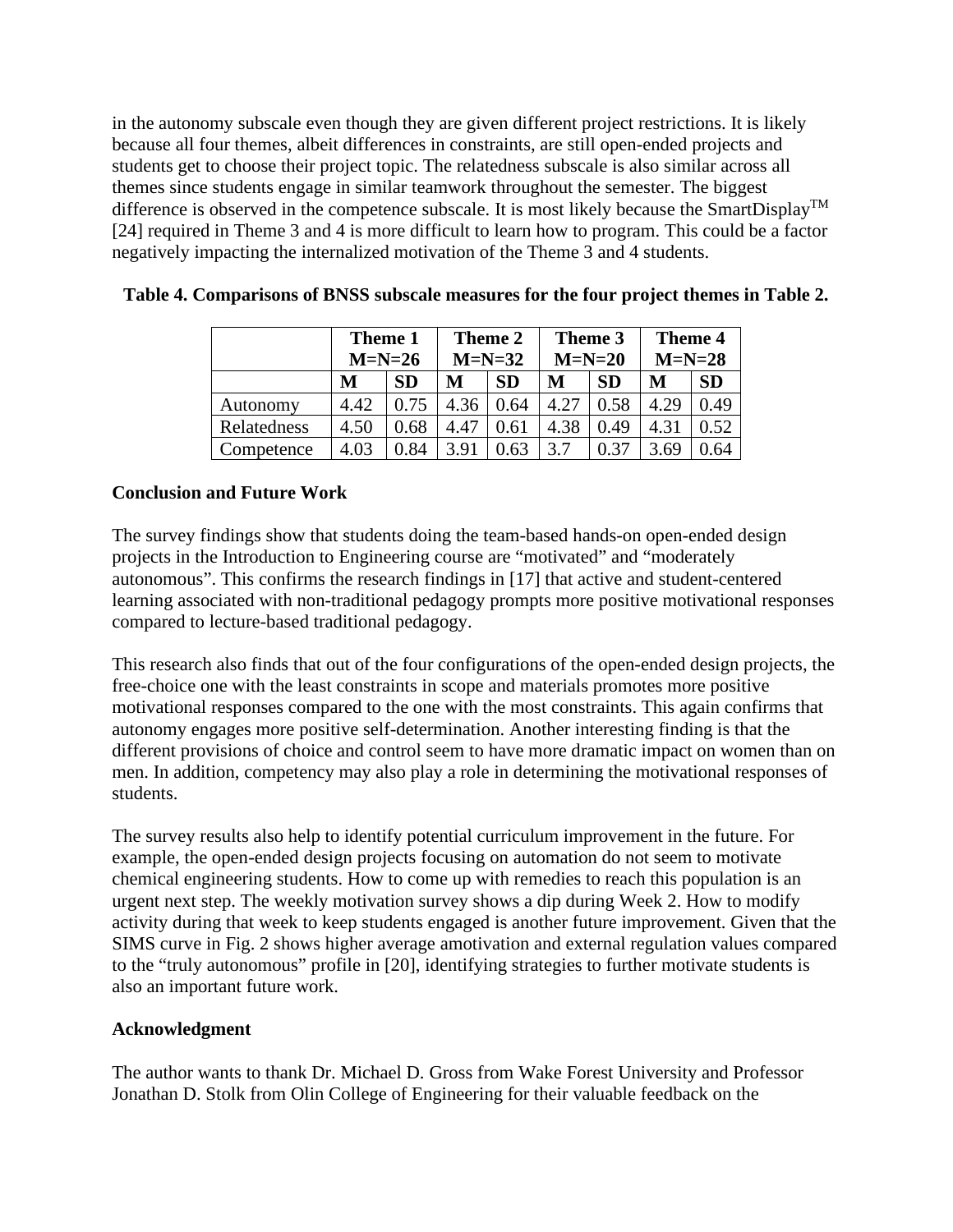manuscript. The author also wants to thank NKK Switches, Inc. for their generous donation of their SmartDisplay<sup>TM</sup> to use in the Introduction to Engineering course project.

#### **References**

[1] D. W. Knight, L. E. Carlson, J. F. Sullivan, "Staying in Engineering: Impact of a Hands-On, Team-Based, First-Year Projects Course on Student Retention," in Proc. 110<sup>st</sup> ASEE Annual Conference & Exposition, Nashville, TN, June, 2003.

[2] D. W. Knight, L. E. Carlson, J. F. Sullivan, "Improving Engineering Student Retention through Hands-On, Team Based, First-Year Design Projects," in Proc. 114st ASEE Annual Conference & Exposition, Honolulu, HI, June, 2007.

[3] L. L. Wu, R. M. Cassidy, J. M. McCarthy, J. C. LaRue, and G. N. Washington, "Implementation and impact of a first-year project-based learning course," in Proc. 123<sup>st</sup> ASEE Annual Conference & Exposition, New Orleans, LA, June, 2016.

[4] J. Bringardner, G. W. Georgi, V. Bill, "Examples of Free Choice Open-Ended Design Projects in a First-Year Engineering Course," in Proc. 2017 First-Year Engineering Experience, Daytona Beach, FL, August, 2017.

[5] L. Francis, D. J. Orser, K. Bazargan, S. Mantell, J. M. Feinberg, and R. J. Holmes, "Engaging First-Year Students with a Hands-On Course using Student-Driven Projects," in Proc. 126<sup>st</sup> ASEE Annual Conference & Exposition, Tampa, FL, June, 2019.

[6] A. Kemppainen, G. Hein, N. Manser, "Does an Open-Ended Design Project increase Creativity in Engineering Students?," in Proc. Frontiers in Education 2017, Indianapolis, IN, October, 2017.

[7] C. Wang, "Teaching Entrepreneurial Mindset in a First Year Introduction to Engineering Course," in Proc. 126<sup>st</sup> ASEE Annual Conference & Exposition, Columbus, Ohio, June, 2017.

[8] KEEN Engineering Unleased, Retrieved from <http://engineeringunleashed.com/keen/>

[9] R. M. Ryan, and E. L. Deci, "Self-Determination Theory and the Facilitation of Intrinsic Motivation, Social Development, and Well-Being," *American Psychologist*, vol. 55, no. 1, pp. 68-78, 2000.

[10] A. E. Black and E. L. Deci, "The Effects of Instructors' Autonomy Support and Students' Autonomous Motivation on Learning Organic Chemistry: A Self-Determination Theory Perspective," *Science Education*, vol. 84, no. 7, pp. 740-756, 2000.

[11] E. A. Patall, H. Cooper, and J. C. Robinson, "The Effects of Choice on Intrinsic Motivation and Related Outcomes: A Meta-Analysis of Research Findings," *Psychological Bulletin*, vol. 134, no. 2, pp. 270-300, 2008.

[12] J. León, J. L. Núñez, and J. Liew, "Self-determination and STEM education: Effects of autonomy, motivation, and self-regulated learning on high school math achievement," *Learning and Individual Differences*, vol. 43, pp. 156-163, 2015.

[13] T. Garcia and P. R. Pintrich, "The Effects of Autonomy on Motivation and Performance in the College Classroom," *Contemporary Educational Psychology*, vol. 21, pp. 477-486, 1996.

[14] F. Guay, R. J. Vallerand, and C. Blanchard, "On the Assessment of Situational Intrinsic and Extrinsic Motivation: The Situational Motivation Scale (SIMS)," *Motivation and Emotion*, vol. 24, no. 3, pp. 175-213, 2000.

[15] Center for Self-Determination Theory, "Basic Psychological Need Satisfaction, and Frustration Scales," Retrieved from<http://selfdeterminationtheory.org/basic-psychological-needs-scale/>